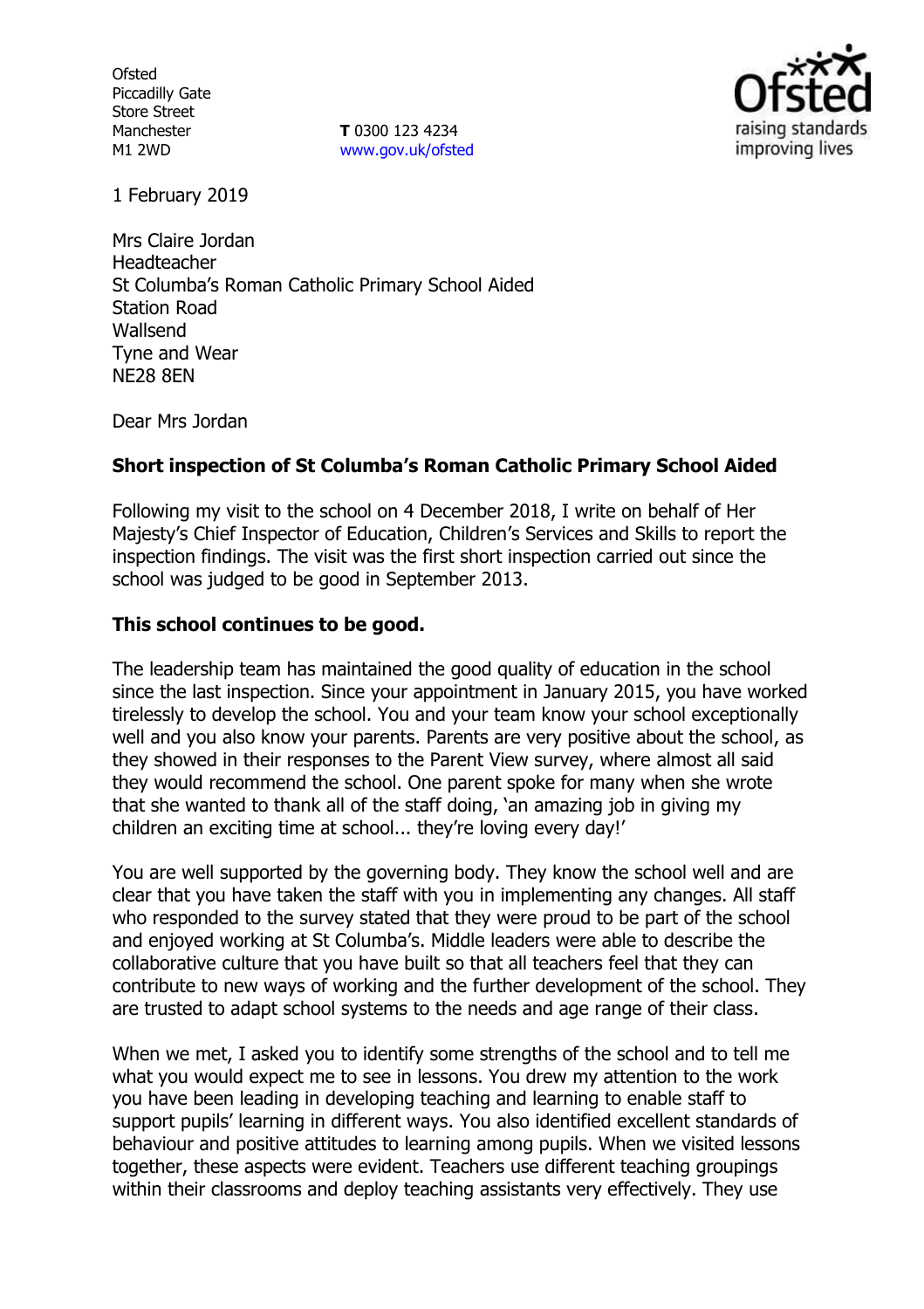

assessment information to plan these groupings and the different activities pupils need to enable everyone to make good progress. I observed a wide range of activities, subjects and topics from English and mathematics to medieval castles and testing out model houses based on the story of 'The three little pigs'.

Pupils' behaviour and attitudes to learning are impeccable. Pupils treat each other, staff and visitors with respect and care. They behave very well in class and around the school, including during break and lunchtime. Pupils enjoy talking about their work and their achievements. Older pupils eagerly take on roles as buddies to Reception children. The Year 6 pupils I met at lunchtime were very keen to introduce their buddies to me at afternoon break. Pupils support each other with their learning and take part in fruitful discussions. Year 6 pupils told me how they had welcomed pupils from abroad into their school. You, effectively supported by your whole staff team, instil strong values in pupils, such as respect and tolerance. These are underpinned by the Christian values of the school.

At the last inspection, the school was asked to improve the level of challenge provided in pupils' work, particularly for the most able. You have responded to this well. In mathematics, for example, work is typically challenging and enables pupils, including the most able pupils, to make good progress. There was a wide range of tasks in mathematics books. The quality of provision for most able pupils is checked regularly and reports are made to governors.

You have remodelled your curriculum so that it is more creative and places greater emphasis on developing pupils' knowledge, skills and understanding across the wider subjects of the curriculum, such as history, geography, design technology and art. However, as you acknowledge, this work needs to be developed further. Some Year 6 pupils also told me they had undertaken less work on the wider curriculum this year.

In the Ofsted pupil survey, pupils were very positive about most aspects of school life. Almost all pupils reported that they enjoy school. Pupils' responses were less positive, however, when asked if teachers give them challenging work.

# **Safeguarding is effective.**

As headteacher and designated safeguarding lead, you have ensured that all policies are kept up to date and that your procedures are fit for purpose. You and your team work extremely well together and have created a strong culture of safeguarding in the school. This is underpinned by the deep knowledge you have of the community you serve. Staff are diligently aware of their roles and responsibilities when it comes to safeguarding pupils.

You all work unrelentingly to ensure that pupils are safe and that their safety, health and well-being are at the forefront of all that you do. Training for staff is appropriate and regular. Your team is quick to identify any pupils who may be experiencing problems or worries. This allows you to act swiftly and effectively so that pupils get the specific help they need. The links you have forged with external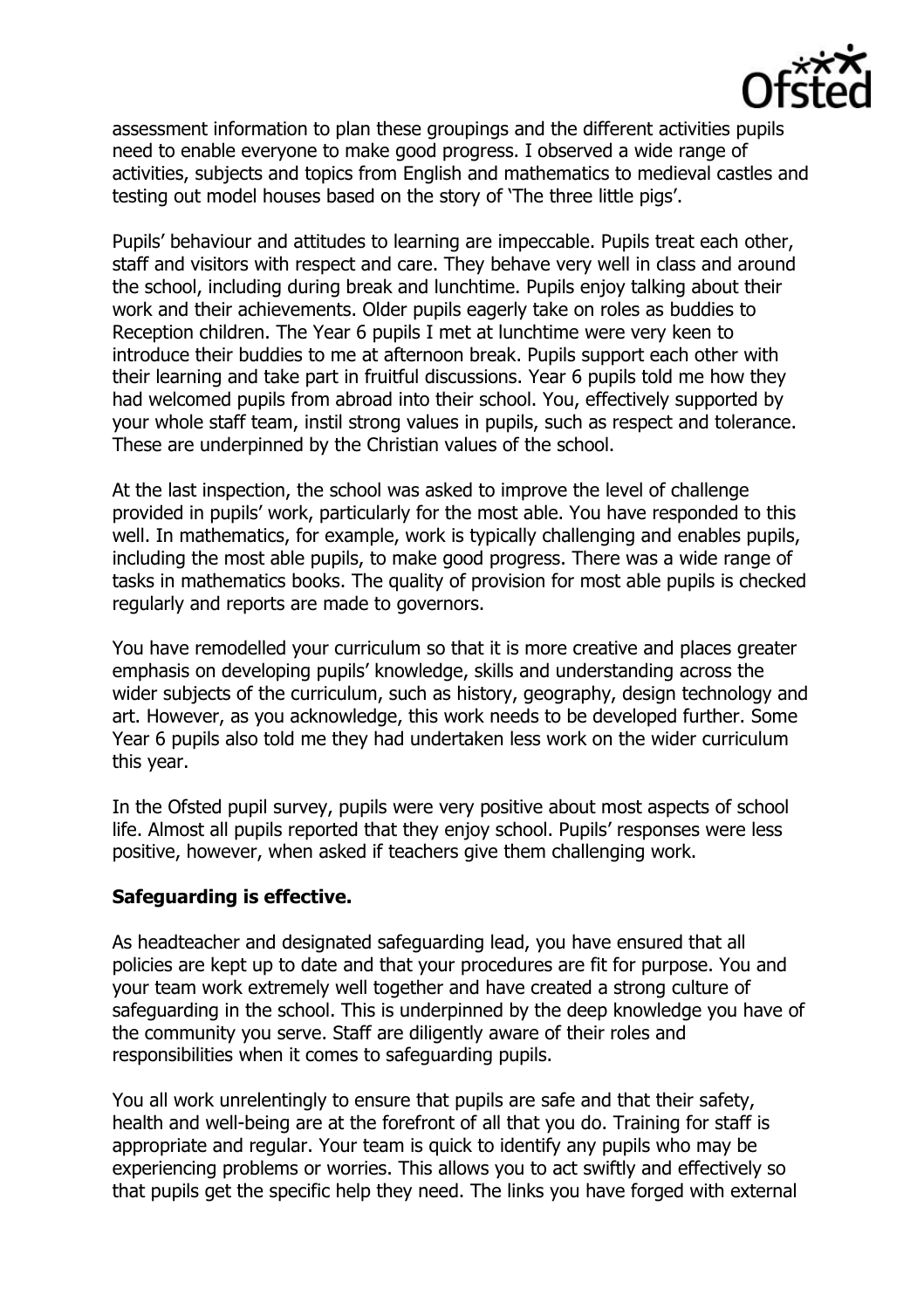

agencies and support groups ensure that action is taken in a timely manner to care for some of your most vulnerable pupils. St Columba's is a truly inclusive school.

Records are thorough and meticulously kept, including those on recruiting staff. Governors take their roles regarding safeguarding very seriously, with a specific governor taking responsibility for supporting you with this work.

Pupils feel safe and are happy at school. They enjoy coming to school and do so on a regular basis. Pupils commented on the fact that bullying is rare and that they feel confident that if they have any worries or concerns an adult would sort them out swiftly. Pupils are overwhelmingly positive. They are proud to be a part of this inclusive, happy school community with its strong Christian ethos.

# **Inspection findings**

- The first area I looked at was early years. In recent years, the proportion of children reaching a good level of development by the end of Reception has been below average and so I wanted to check whether children are making good progress from their starting points.
- The early years environment is safe, attractive and rich in language. Children are happy and eager to learn. They talk with enthusiasm about their learning. A child in Reception, for example, was keen to tell me about reading and to demonstrate their good knowledge of letters and the sounds they represent.
- Children are well taught. They access a wide range of activities, both indoors and outside, which are carefully monitored to ensure they support children's learning effectively. Staff tailor their approaches to suit children's needs, such as giving children opportunities to work with tweezers to develop their fine-motor skills. Individual activities are combined effectively with group activities, such as teaching drawing. Children develop the skills they need to successfully hold a pencil and learn to write.
- Staff ensure that children's progress through the early years is recorded clearly in their learning journals. Thorough and careful checks are carried out, both within school and with the Catholic cluster and other local schools, to ensure that assessments of children's skills and progress are accurate and reliable.
- Early years staff work effectively to engage parents so that they can support their children's learning. Parents really value the new 'stay and play' sessions. Attendance at these sessions is high.
- You have successfully redesigned the early years curriculum so that there is a greater focus on developing children's reading, writing and number skills. The positive impact of this already reflects in their outcomes. In 2018, provisional data shows that the proportion of children reaching a good level of development by the end of Reception has increased and is broadly in line with the provisional national average.
- $\blacksquare$  I also looked at how well pupils are achieving in mathematics. You acknowledge that outcomes at the end of key stage 2 in this subject have not been good. In Year 6 in 2017 and 2018, attainment in mathematics has been below average;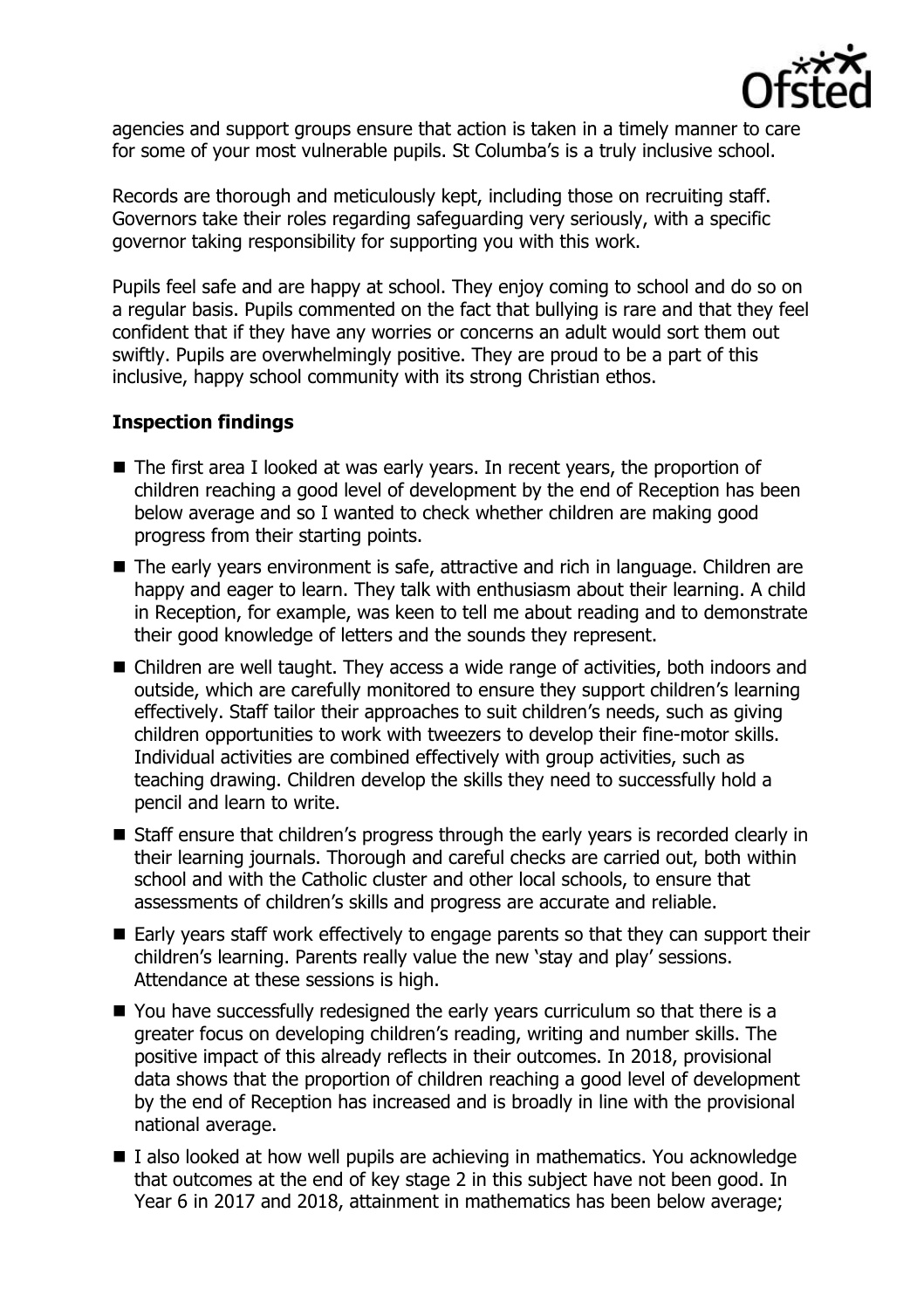

pupils have not made good progress from their starting points.

- You and your team have taken effective action to improve pupils' achievement in mathematics. A calculation policy has been put in place to ensure consistency in the teaching and learning of mathematical operations. Work in pupils' books is well presented. It is set out in ways that help pupils to avoid making mistakes. Pupils are given work that is appropriate for their age and ability. Teachers use their assessments of what pupils already know and can do at the start of a unit of work to provide work that matches their varying skills and abilities. This information is also used effectively as a base on which to measure their progress.
- $\blacksquare$  In order to support the professional development of your staff, you are working with the Great North Maths Hub. This partnership is having a positive effect on improving teaching and learning in mathematics. Teachers are encouraging pupils to talk about their learning, such as the methods they are using. Any misconceptions are identified and addressed swiftly as a result. Teachers, and pupils, report that pupils' confidence in mathematics is growing. However, opportunities for pupils to use and apply their mathematical reasoning and problem-solving skills, while increasing, need to be developed further. You agree that this is an important next step.
- You have taken effective action to ensure that pupils achieve well in reading. Across the school, pupils are making good progress. In key stage 1, most pupils develop the phonic knowledge needed to be able to decode words effectively. Teachers have a good understanding of pupils' reading skills and abilities. They regularly hear pupils read and assess their skills. This means that they are confident that the books they select for pupils to read are the right ones. In key stage 2, independence in reading is encouraged. In Year 6, pupils are expected to select what they read. Pupils are becoming increasingly confident readers. Although attainment in reading across the school is rising, you remain firmly focused on improving pupils' achievement in reading even further.
- You and your staff check the progress of different pupil groups carefully. From this, you and your governors make sure that the extra resources provided through additional funding, such as for pupils with special educational needs and/or disabilities (SEND) and for disadvantaged pupils, is spent well. This aspect of the school's work has improved significantly in the last two years.

# **Next steps for the school**

Leaders and those responsible for governance should ensure that:

- $\blacksquare$  the approach to developing pupils' knowledge, skills and understanding in subjects beyond English, mathematics and science is further developed so that pupils are more effectively challenged in their learning
- $\blacksquare$  teaching and learning in mathematics is improved further by providing greater opportunities for pupils to develop their reasoning and problem-solving skills.

I am copying this letter to the chair of the governing body, the director of education for the Diocese of Hexham and Newcastle, the regional schools commissioner and